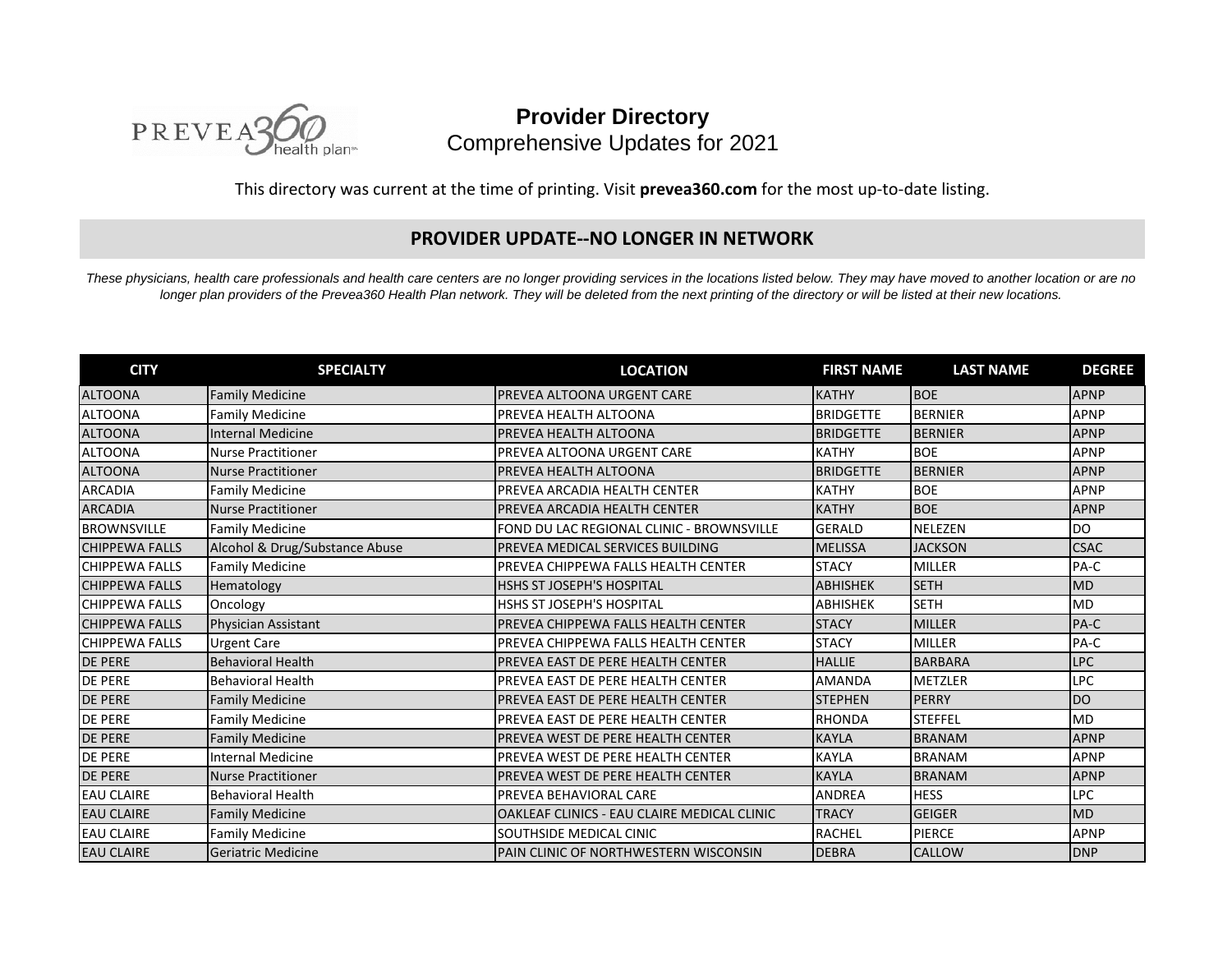| <b>CITY</b>        | <b>SPECIALTY</b>                         | <b>LOCATION</b>                             | <b>FIRST NAME</b> | <b>LAST NAME</b>           | <b>DEGREE</b> |
|--------------------|------------------------------------------|---------------------------------------------|-------------------|----------------------------|---------------|
| <b>EAU CLAIRE</b>  | Hematology                               | HSHS SACRED HEART HOSPITAL                  | <b>ABHISHEK</b>   | <b>SETH</b>                | <b>MD</b>     |
| <b>EAU CLAIRE</b>  | <b>Nurse Practitioner</b>                | PAIN CLINIC OF NORTHWESTERN WISCONSIN       | <b>DEBRA</b>      | CALLOW                     | <b>DNP</b>    |
| <b>EAU CLAIRE</b>  | <b>Nurse Practitioner</b>                | SOUTHSIDE MEDICAL CINIC                     | <b>RACHEL</b>     | <b>PIERCE</b>              | <b>APNP</b>   |
| <b>EAU CLAIRE</b>  | Oncology                                 | HSHS SACRED HEART HOSPITAL                  | ABHISHEK          | <b>SETH</b>                | <b>MD</b>     |
| <b>EAU CLAIRE</b>  | <b>Thoracic and Cardiac Surgery</b>      | PREVEA SACRED HEART HEALTH CENTER           | <b>RALPH</b>      | <b>GALDIERI</b>            | <b>MD</b>     |
| <b>EAU CLAIRE</b>  | <b>Thoracic and Cardiac Surgery</b>      | PREVEA SACRED HEART HEALTH CENTER           | LOUIS             | <b>SUAREZ</b>              | <b>MD</b>     |
| <b>EAU CLAIRE</b>  | <b>Urgent Care</b>                       | OAKLEAF CLINICS - EAU CLAIRE MEDICAL CLINIC | <b>TRACY</b>      | <b>GEIGER</b>              | <b>MD</b>     |
| <b>FOND DU LAC</b> | Anesthesiology                           | <b>ST AGNES HOSPITAL</b>                    | <b>PAUL</b>       | <b>RAU</b>                 | CRNA          |
| <b>FOND DU LAC</b> | <b>Behavioral Analysis (Autism)</b>      | AGNESIAN BEYOND BOUNDARIES OF AUTISM        | <b>RICHARD</b>    | <b>PEKSA</b>               | <b>BCBA</b>   |
| <b>FOND DU LAC</b> | <b>Behavioral Health</b>                 | AGNESIAN BEYOND BOUNDARIES OF AUTISM        | <b>RICHARD</b>    | <b>PEKSA</b>               | <b>BCBA</b>   |
| FOND DU LAC        | Behavioral Health (Autism)               | AGNESIAN BEYOND BOUNDARIES OF AUTISM        | <b>RICHARD</b>    | <b>PEKSA</b>               | <b>BCBA</b>   |
| FOND DU LAC        | Cert Registered Nurse Anesthetist (CRNA) | <b>ST AGNES HOSPITAL</b>                    | <b>PAUL</b>       | <b>RAU</b>                 | CRNA          |
| FOND DU LAC        | <b>Critical Care</b>                     | <b>ST AGNES HOSPITAL</b>                    | <b>ARIOSTO</b>    | <b>ROSADO</b>              | <b>MD</b>     |
| <b>FOND DU LAC</b> | <b>Emergency Medicine</b>                | <b>ST AGNES HOSPITAL</b>                    | <b>DAVID</b>      | <b>BERINGER</b>            | <b>MD</b>     |
| FOND DU LAC        | <b>Family Medicine</b>                   | AGNESIAN CONVENIENT CARE CLINIC             | <b>DOUGLAS</b>    | <b>FOWNES</b>              | <b>MD</b>     |
| <b>FOND DU LAC</b> | <b>Family Medicine</b>                   | FOND DU LAC REGIONAL CLINIC - WEST          | <b>DOUGLAS</b>    | <b>FOWNES</b>              | <b>MD</b>     |
| <b>FOND DU LAC</b> | <b>Pediatric Medicine</b>                | AGNESIAN CONVENIENT CARE CLINIC             | <b>DAISY</b>      | SANTA                      | <b>MD</b>     |
| <b>FOND DU LAC</b> | <b>Pediatric Medicine</b>                | FOND DU LAC REGIONAL CLINIC                 | <b>DAISY</b>      | <b>SANTA</b>               | <b>MD</b>     |
| <b>FOND DU LAC</b> | <b>Sports Medicine</b>                   | AGNESIAN CONVENIENT CARE CLINIC             | <b>DOUGLAS</b>    | <b>FOWNES</b>              | <b>MD</b>     |
| <b>FOND DU LAC</b> | <b>Sports Medicine</b>                   | FOND DU LAC REGIONAL CLINIC - WEST          | <b>DOUGLAS</b>    | <b>FOWNES</b>              | <b>MD</b>     |
| <b>GREEN BAY</b>   | Alcohol & Drug/Substance Abuse           | <b>JACKIE NITSCHKE CENTER</b>               | LAURA             | <b>HANSEN</b>              | <b>SAC</b>    |
| <b>GREEN BAY</b>   | Anesthesiology                           | APM GREEN BAY CLINIC                        | ANDRZEJ           | <b>STASZKIEWICZ</b>        | <b>MD</b>     |
| <b>GREEN BAY</b>   | <b>Behavioral Health</b>                 | <b>JACKIE NITSCHKE CENTER</b>               | LAURA             | <b>HANSEN</b>              | <b>SAC</b>    |
| <b>GREEN BAY</b>   | Cardiology                               | HSHS ST MARY'S HOSPITAL MEDICAL CENTER      | <b>JOSE</b>       | <b>ITURRIZAGA MURRIETA</b> | <b>MD</b>     |
| <b>GREEN BAY</b>   | Cardiology                               | <b>HSHS ST VINCENT HOSPITAL</b>             | JOSE              | <b>ITURRIZAGA MURRIETA</b> | <b>MD</b>     |
| <b>GREEN BAY</b>   | <b>Critical Care</b>                     | <b>BAY AREA NEPHROLOGY</b>                  | <b>JOHN</b>       | LAWTON                     | <b>MD</b>     |
| <b>GREEN BAY</b>   | Dermatology                              | PREVEA HOLMGREN WAY HEALTH CENTER           | <b>KOLLEEN</b>    | ZIMMERMANN                 | <b>MD</b>     |
| <b>GREEN BAY</b>   | <b>Family Medicine</b>                   | PREVEA ASHWAUBENON HEALTH CENTER            | <b>DEANN</b>      | <b>BROWN</b>               | <b>APNP</b>   |
| <b>GREEN BAY</b>   | <b>Family Medicine</b>                   | PREVEA HOWARD HEALTH CENTER                 | J' AIMEE          | LIPPERT                    | <b>DO</b>     |
| <b>GREEN BAY</b>   | <b>Family Medicine</b>                   | PREVEA ST MARY'S HEALTH CENTER              | <b>KAYLEE</b>     | <b>HOPPE</b>               | PA-C          |
| <b>GREEN BAY</b>   | <b>Internal Medicine</b>                 | PREVEA ST MARY'S HEALTH CENTER              | KAYLEE            | <b>HOPPE</b>               | PA-C          |
| <b>GREEN BAY</b>   | Nephrology                               | <b>BAY AREA NEPHROLOGY</b>                  | <b>JOHN</b>       | <b>LAWTON</b>              | <b>MD</b>     |
| <b>GREEN BAY</b>   | Nephrology                               | <b>BAY AREA NEPHROLOGY</b>                  | <b>MICHELLE</b>   | MALABANAN                  | <b>MD</b>     |
| <b>GREEN BAY</b>   | Nephrology                               | <b>BAY AREA NEPHROLOGY</b>                  | <b>STEVEN</b>     | <b>NEU</b>                 | <b>MD</b>     |
| <b>GREEN BAY</b>   | Nephrology                               | <b>BAY AREA NEPHROLOGY</b>                  | ANUPAMA           | <b>VERMA</b>               | <b>MD</b>     |
| <b>GREEN BAY</b>   | Neurology                                | ST VINCENT HOSPITAL HEALTH CENTER           | <b>MEGAN</b>      | <b>CZOSEK</b>              | PA-C          |
| <b>GREEN BAY</b>   | <b>Nurse Practitioner</b>                | HSHS ST VINCENT HOSPITAL                    | TERRI             | LEWIS                      | <b>APNP</b>   |
| <b>GREEN BAY</b>   | <b>Nurse Practitioner</b>                | PREVEA ALLOUEZ HEALTH CENTER                | <b>ERICA</b>      | LOPPNOW                    | <b>APNP</b>   |
| <b>GREEN BAY</b>   | <b>Nurse Practitioner</b>                | PREVEA ASHWAUBENON HEALTH CENTER            | <b>DEANN</b>      | <b>BROWN</b>               | <b>APNP</b>   |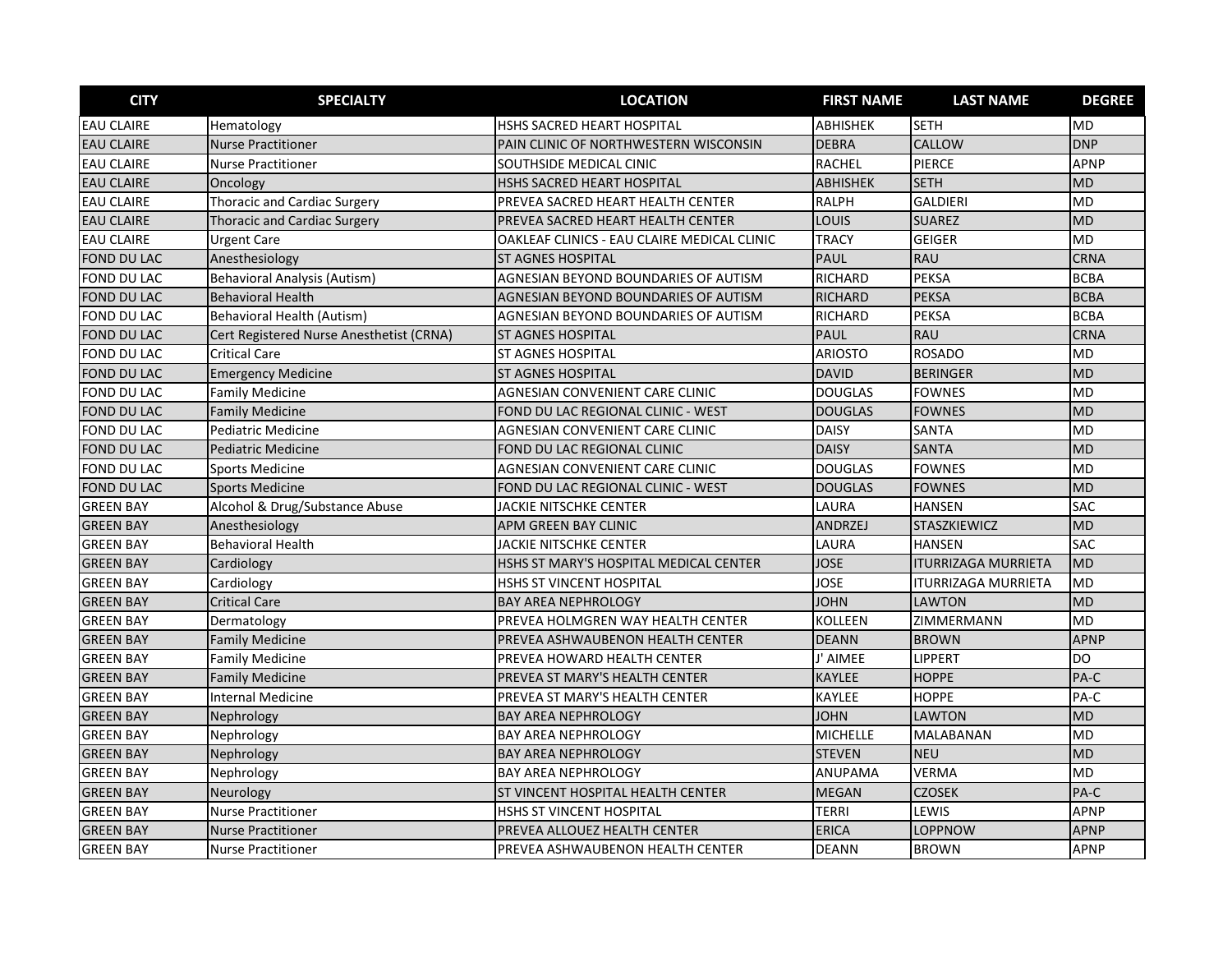| <b>CITY</b>      | <b>SPECIALTY</b>                          | <b>LOCATION</b>                          | <b>FIRST NAME</b> | <b>LAST NAME</b>    | <b>DEGREE</b> |
|------------------|-------------------------------------------|------------------------------------------|-------------------|---------------------|---------------|
| <b>GREEN BAY</b> | <b>Nurse Practitioner</b>                 | PREVEA ST MARY'S HEALTH CENTER           | <b>ERICA</b>      | <b>LOPPNOW</b>      | <b>APNP</b>   |
| <b>GREEN BAY</b> | Obstetrics/Gynecology                     | PREVEA ALLOUEZ HEALTH CENTER             | <b>ERICA</b>      | LOPPNOW             | <b>APNP</b>   |
| <b>GREEN BAY</b> | Obstetrics/Gynecology                     | PREVEA ALLOUEZ HEALTH CENTER             | <b>KATE</b>       | <b>MYERS</b>        | PA-C          |
| <b>GREEN BAY</b> | Obstetrics/Gynecology                     | PREVEA ST MARY'S HEALTH CENTER           | <b>ERICA</b>      | LOPPNOW             | <b>APNP</b>   |
| <b>GREEN BAY</b> | Optometry                                 | TOWER CLOCK EYE CENTER                   | <b>MICHAEL</b>    | <b>SEPRISH</b>      | OD            |
| <b>GREEN BAY</b> | Pain Management                           | APM GREEN BAY CLINIC                     | ANDRZEJ           | <b>STASZKIEWICZ</b> | <b>MD</b>     |
| <b>GREEN BAY</b> | <b>Pediatric Cardiology</b>               | PREVEA ALLOUEZ HEALTH CENTER             | <b>ANTHONY</b>    | COUSINEAU           | <b>MD</b>     |
| <b>GREEN BAY</b> | Pediatric Hematology/Oncology             | HSHS ST VINCENT HOSPITAL                 | <b>TERRI</b>      | LEWIS               | <b>APNP</b>   |
| <b>GREEN BAY</b> | <b>Pediatric Medicine</b>                 | PREVEA EAST MASON HEALTH CENTER          | <b>DAVID</b>      | <b>KEIM</b>         | <b>MD</b>     |
| <b>GREEN BAY</b> | <b>Pediatric Rheumatology</b>             | PREVEA EAST MASON HEALTH CENTER          | <b>DAVID</b>      | <b>KEIM</b>         | <b>MD</b>     |
| <b>GREEN BAY</b> | <b>Physician Assistant</b>                | PREVEA ALLOUEZ HEALTH CENTER             | <b>KATE</b>       | <b>MYERS</b>        | PA-C          |
| <b>GREEN BAY</b> | Physician Assistant                       | PREVEA ST MARY'S HEALTH CENTER           | KAYLEE            | <b>HOPPE</b>        | PA-C          |
| <b>GREEN BAY</b> | Physician Assistant                       | <b>ST VINCENT HOSPITAL HEALTH CENTER</b> | <b>MEGAN</b>      | <b>CZOSEK</b>       | PA-C          |
| <b>GREEN BAY</b> | Physician Assistant                       | <b>ST VINCENT HOSPITAL HEALTH CENTER</b> | <b>BENJAMIN</b>   | <b>MWAI</b>         | PA-C          |
| <b>GREEN BAY</b> | <b>Plastic and Reconstructive Surgery</b> | PREVEA ALLOUEZ HEALTH CENTER             | <b>KATE</b>       | <b>MYERS</b>        | PA-C          |
| <b>GREEN BAY</b> | <b>Thoracic and Cardiac Surgery</b>       | ST VINCENT HOSPITAL HEALTH CENTER        | <b>BENJAMIN</b>   | <b>MWAI</b>         | PA-C          |
| <b>GREEN BAY</b> | <b>Thoracic and Cardiac Surgery</b>       | ST VINCENT HOSPITAL HEALTH CENTER        | <b>KAREN</b>      | <b>NELSON</b>       | DO            |
| GREENVILLE       | <b>ACUPUNCTURE</b>                        | <b>ACUPUNCTURE ONE</b>                   | <b>JAMES</b>      | <b>RODOWCA</b>      | LAC           |
| <b>KEWAUNEE</b>  | <b>Family Medicine</b>                    | PREVEA KEWAUNEE HEALTH CENTER            | <b>MARCIA</b>     | <b>OSBORNE</b>      | <b>APNP</b>   |
| KEWAUNEE         | <b>Nurse Practitioner</b>                 | PREVEA KEWAUNEE HEALTH CENTER            | <b>MARCIA</b>     | <b>OSBORNE</b>      | <b>APNP</b>   |
| LADYSMITH        | <b>Family Medicine</b>                    | PREVEA HEALTH CENTER                     | <b>STACY</b>      | <b>MILLER</b>       | PA-C          |
| LADYSMITH        | <b>Family Medicine</b>                    | PREVEA LADYSMITH HEALTH CENTER           | <b>STACY</b>      | <b>MILLER</b>       | PA-C          |
| LADYSMITH        | Physician Assistant                       | PREVEA HEALTH CENTER                     | <b>STACY</b>      | <b>MILLER</b>       | PA-C          |
| LADYSMITH        | Physician Assistant                       | PREVEA LADYSMITH HEALTH CENTER           | <b>STACY</b>      | <b>MILLER</b>       | PA-C          |
| LADYSMITH        | <b>Urgent Care</b>                        | PREVEA HEALTH CENTER                     | <b>STACY</b>      | <b>MILLER</b>       | PA-C          |
| LADYSMITH        | <b>Urgent Care</b>                        | PREVEA LADYSMITH HEALTH CENTER           | <b>STACY</b>      | <b>MILLER</b>       | PA-C          |
| <b>MANITOWOC</b> | <b>Critical Care</b>                      | <b>BAY AREA NEPHROLOGY</b>               | <b>JOHN</b>       | <b>LAWTON</b>       | <b>MD</b>     |
| MANITOWOC        | <b>Family Medicine</b>                    | PREVEA MANITOWOC HEALTH CENTER           | CASSANDRA         | NETT                | PA-C          |
| <b>MANITOWOC</b> | <b>General Surgery</b>                    | PREVEA MANITOWOC HEALTH CENTER           | CASSANDRA         | <b>NETT</b>         | PA-C          |
| <b>MANITOWOC</b> | Nephrology                                | <b>BAY AREA NEPHROLOGY</b>               | <b>JOHN</b>       | LAWTON              | <b>MD</b>     |
| <b>MANITOWOC</b> | Nephrology                                | <b>BAY AREA NEPHROLOGY</b>               | <b>STEVEN</b>     | <b>NEU</b>          | <b>MD</b>     |
| <b>MANITOWOC</b> | Nephrology                                | <b>BAY AREA NEPHROLOGY</b>               | ANUPAMA           | VERMA               | <b>MD</b>     |
| <b>MANITOWOC</b> | <b>Nurse Practitioner</b>                 | PREVEA MANITOWOC HEALTH CENTER           | <b>ERICA</b>      | LOPPNOW             | <b>APNP</b>   |
| MANITOWOC        | Obstetrics/Gynecology                     | PREVEA MANITOWOC HEALTH CENTER           | <b>ERICA</b>      | LOPPNOW             | <b>APNP</b>   |
| <b>MANITOWOC</b> | Otolaryngology                            | PREVEA MANITOWOC HEALTH CENTER           | CASSANDRA         | <b>NETT</b>         | PA-C          |
| <b>MANITOWOC</b> | Physician Assistant                       | PREVEA MANITOWOC HEALTH CENTER           | CASSANDRA         | <b>NETT</b>         | PA-C          |
| <b>MARKESAN</b>  | <b>Family Medicine</b>                    | FOND DU LAC REGIONAL CLINIC - MARKESAN   | <b>DOUGLAS</b>    | <b>FOWNES</b>       | <b>MD</b>     |
| MARKESAN         | <b>Sports Medicine</b>                    | FOND DU LAC REGIONAL CLINIC - MARKESAN   | <b>DOUGLAS</b>    | <b>FOWNES</b>       | MD            |
| <b>MAYVILLE</b>  | <b>Family Medicine</b>                    | FOND DU LAC REGIONAL CLINIC - MAYVILLE   | <b>DOUGLAS</b>    | <b>FOWNES</b>       | <b>MD</b>     |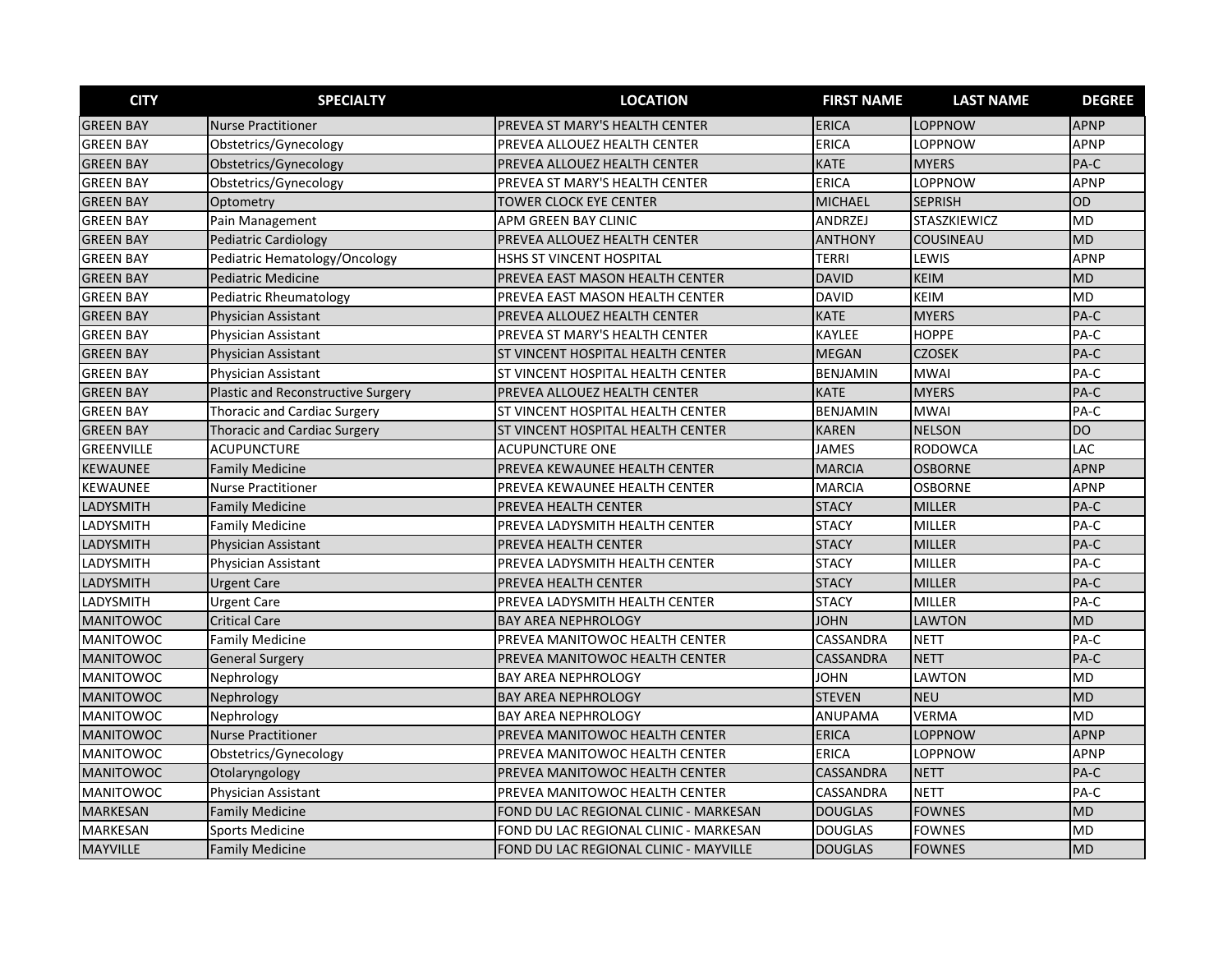| <b>CITY</b>      | <b>SPECIALTY</b>                  | <b>LOCATION</b>                        | <b>FIRST NAME</b> | <b>LAST NAME</b>           | <b>DEGREE</b> |
|------------------|-----------------------------------|----------------------------------------|-------------------|----------------------------|---------------|
| <b>MAYVILLE</b>  | <b>Sports Medicine</b>            | FOND DU LAC REGIONAL CLINIC - MAYVILLE | <b>DOUGLAS</b>    | <b>FOWNES</b>              | <b>MD</b>     |
| <b>OCONTO</b>    | <b>Family Medicine</b>            | PREVEA OCONTO HEALTH CENTER            | <b>EMILY</b>      | ZELLMER                    | PA-C          |
| <b>OCONTO</b>    | <b>Internal Medicine</b>          | PREVEA OCONTO HEALTH CENTER            | <b>EMILY</b>      | ZELLMER                    | PA-C          |
| <b>OCONTO</b>    | Optometry                         | <b>TOWER CLOCK EYE CENTER</b>          | <b>MICHAEL</b>    | <b>SEPRISH</b>             | OD            |
| <b>OCONTO</b>    | Physician Assistant               | PREVEA OCONTO HEALTH CENTER            | <b>EMILY</b>      | <b>ZELLMER</b>             | PA-C          |
| PLYMOUTH         | <b>Family Medicine</b>            | PREVEA PLYMOUTH HEALTH CENTER          | <b>JESSICA</b>    | <b>MORGAN</b>              | <b>APNP</b>   |
| PLYMOUTH         | <b>Nurse Practitioner</b>         | PREVEA PLYMOUTH HEALTH CENTER          | <b>JESSICA</b>    | <b>MORGAN</b>              | <b>APNP</b>   |
| PLYMOUTH         | Obstetrics/Gynecology             | PREVEA PLYMOUTH HEALTH CENTER          | <b>CRAIG</b>      | <b>HEINS</b>               | <b>MD</b>     |
| <b>RICE LAKE</b> | <b>Family Medicine</b>            | PREVEA RICE LAKE HEALTH CENTER         | <b>STACY</b>      | <b>MILLER</b>              | PA-C          |
| <b>RICE LAKE</b> | Hematology                        | PREVEA RICE LAKE HEALTH CENTER         | <b>ABHISHEK</b>   | <b>SETH</b>                | <b>MD</b>     |
| <b>RICE LAKE</b> | Oncology                          | PREVEA RICE LAKE HEALTH CENTER         | ABHISHEK          | <b>SETH</b>                | MD            |
| <b>RICE LAKE</b> | Physician Assistant               | PREVEA RICE LAKE HEALTH CENTER         | <b>STACY</b>      | MILLER                     | PA-C          |
| <b>RICE LAKE</b> | <b>Urgent Care</b>                | PREVEA RICE LAKE HEALTH CENTER         | <b>STACY</b>      | <b>MILLER</b>              | PA-C          |
| <b>RIPON</b>     | <b>Behavioral Health</b>          | <b>RIPON MEDICAL CENTER</b>            | <b>VIVIAN</b>     | <b>HAZELL</b>              | <b>LPC</b>    |
| <b>RIPON</b>     | <b>Behavioral Health (Autism)</b> | RIPON MEDICAL CENTER                   | <b>VIVIAN</b>     | <b>HAZELL</b>              | LPC           |
| <b>RIPON</b>     | <b>Family Medicine</b>            | FOND DU LAC REGIONAL CLINIC - RIPON    | <b>RIANN</b>      | <b>COLLAR</b>              | PA-C          |
| <b>RIPON</b>     | Physician Assistant               | FOND DU LAC REGIONAL CLINIC - RIPON    | <b>RIANN</b>      | COLLAR                     | PA-C          |
| SHAWANO          | <b>Critical Care</b>              | <b>BAY AREA NEPHROLOGY</b>             | <b>JOHN</b>       | LAWTON                     | <b>MD</b>     |
| SHAWANO          | Nephrology                        | <b>BAY AREA NEPHROLOGY</b>             | JOHN              | LAWTON                     | <b>MD</b>     |
| SHAWANO          | Nephrology                        | <b>BAY AREA NEPHROLOGY</b>             | <b>STEVEN</b>     | <b>NEU</b>                 | <b>MD</b>     |
| SHAWANO          | Nephrology                        | <b>BAY AREA NEPHROLOGY</b>             | <b>ANUPAMA</b>    | <b>VERMA</b>               | <b>MD</b>     |
| <b>SHAWANO</b>   | Optometry                         | TOWER CLOCK EYE CENTER                 | <b>MICHAEL</b>    | <b>SEPRISH</b>             | OD            |
| SHAWANO          | <b>Pediatric Medicine</b>         | PREVEA SHAWANO HEALTH CENTER           | <b>JEFFRY</b>     | YOUNG                      | <b>DO</b>     |
| SHEBOYGAN        | Cardiology                        | PREVEA SHEBOYGAN HEALTH CENTER         | <b>JOSE</b>       | <b>ITURRIZAGA MURRIETA</b> | <b>MD</b>     |
| SHEBOYGAN        | Cardiology                        | PREVEA SHEBOYGAN MEDICAL OFFICE BLDG   | JOSE              | <b>ITURRIZAGA MURRIETA</b> | <b>MD</b>     |
| SHEBOYGAN        | <b>Family Medicine</b>            | PREVEA SHEBOYGAN HEALTH CENTER         | <b>KAYLA</b>      | <b>BRANAM</b>              | <b>APNP</b>   |
| SHEBOYGAN        | <b>Family Medicine</b>            | PREVEA SHEBOYGAN HEALTH CENTER         | <b>JESSICA</b>    | <b>MORGAN</b>              | <b>APNP</b>   |
| SHEBOYGAN        | <b>Family Medicine</b>            | PREVEA SHEBOYGAN HEALTH CENTER         | <b>CASSANDRA</b>  | <b>NETT</b>                | PA-C          |
| SHEBOYGAN        | <b>Family Medicine</b>            | PREVEA SHEBOYGAN MEDICAL OFFICE BLDG   | CASSANDRA         | <b>NETT</b>                | PA-C          |
| SHEBOYGAN        | <b>General Surgery</b>            | PREVEA SHEBOYGAN HEALTH CENTER         | CASSANDRA         | <b>NETT</b>                | PA-C          |
| SHEBOYGAN        | <b>General Surgery</b>            | PREVEA SHEBOYGAN MEDICAL OFFICE BLDG   | CASSANDRA         | <b>NETT</b>                | PA-C          |
| SHEBOYGAN        | <b>Internal Medicine</b>          | PREVEA SHEBOYGAN HEALTH CENTER         | <b>KAYLA</b>      | <b>BRANAM</b>              | <b>APNP</b>   |
| SHEBOYGAN        | <b>Nurse Practitioner</b>         | PREVEA SHEBOYGAN HEALTH CENTER         | <b>KAYLA</b>      | <b>BRANAM</b>              | <b>APNP</b>   |
| <b>SHEBOYGAN</b> | <b>Nurse Practitioner</b>         | PREVEA SHEBOYGAN HEALTH CENTER         | <b>JESSICA</b>    | <b>MORGAN</b>              | <b>APNP</b>   |
| SHEBOYGAN        | Obstetrics/Gynecology             | PREVEA SHEBOYGAN HEALTH CENTER         | CRAIG             | <b>HEINS</b>               | <b>MD</b>     |
| SHEBOYGAN        | Otolaryngology                    | PREVEA SHEBOYGAN HEALTH CENTER         | <b>CASSANDRA</b>  | <b>NETT</b>                | PA-C          |
| SHEBOYGAN        | Otolaryngology                    | PREVEA SHEBOYGAN MEDICAL OFFICE BLDG   | CASSANDRA         | <b>NETT</b>                | PA-C          |
| SHEBOYGAN        | Physician Assistant               | PREVEA SHEBOYGAN HEALTH CENTER         | CASSANDRA         | <b>NETT</b>                | PA-C          |
| SHEBOYGAN        | Physician Assistant               | PREVEA SHEBOYGAN MEDICAL OFFICE BLDG   | CASSANDRA         | <b>NETT</b>                | PA-C          |